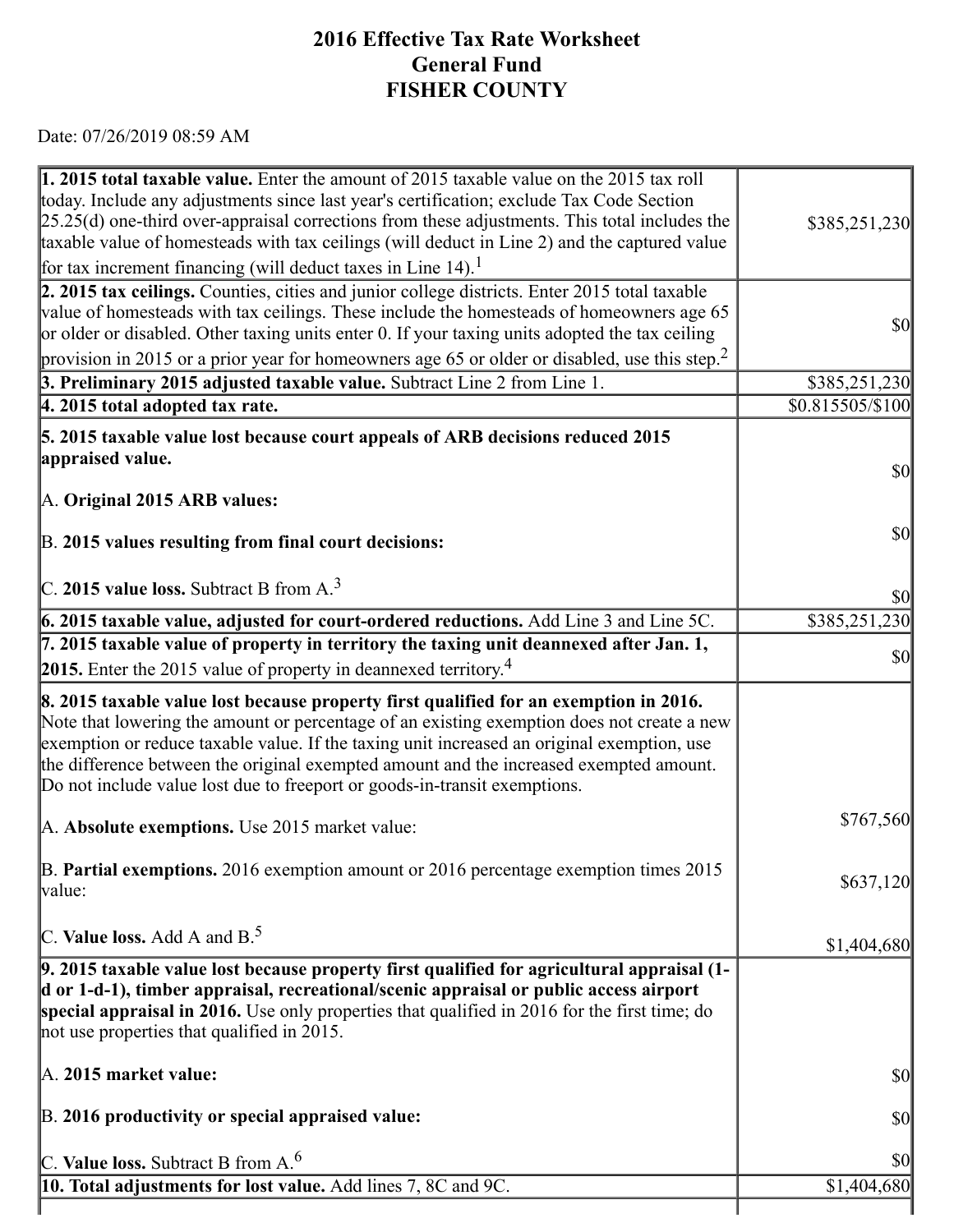| $\vert$ 11. 2015 adjusted taxable value. Subtract Line 10 from Line 6.                                                                                                                                                                                                                                                                                                                                                                                                                                                                                                                                                                                                                                                   | \$383,846,550                       |
|--------------------------------------------------------------------------------------------------------------------------------------------------------------------------------------------------------------------------------------------------------------------------------------------------------------------------------------------------------------------------------------------------------------------------------------------------------------------------------------------------------------------------------------------------------------------------------------------------------------------------------------------------------------------------------------------------------------------------|-------------------------------------|
| 12. Adjusted 2015 taxes. Multiply Line 4 by Line 11 and divide by \$100.                                                                                                                                                                                                                                                                                                                                                                                                                                                                                                                                                                                                                                                 | \$3,130,287                         |
| 13. Taxes refunded for years preceding tax year 2015. Enter the amount of taxes refunded<br>by the taxing unit for tax years preceding tax year 2015. Types of refunds include court<br>decisions, Tax Code Section 25.25(b) and (c) corrections and Tax Code Section 31.11<br>payment errors. Do not include refunds for tax year 2015. This line applies only to tax years<br>preceding tax year $2015.7$                                                                                                                                                                                                                                                                                                              | $\vert \mathbf{S} \mathbf{0} \vert$ |
| 14. Taxes in tax increment financing (TIF) for tax year 2015. Enter the amount of taxes<br>paid into the tax increment fund for a reinvestment zone as agreed by the taxing unit. If the<br>taxing unit has no $2016$ captured appraised value in Line 16D, enter $0.8$                                                                                                                                                                                                                                                                                                                                                                                                                                                  | $\vert \mathbf{S} \mathbf{0} \vert$ |
| 15. Adjusted 2015 taxes with refunds and TIF adjustment. Add Lines 12 and 13, subtract<br>Line $14.9$                                                                                                                                                                                                                                                                                                                                                                                                                                                                                                                                                                                                                    | \$3,130,287                         |
| 16. Total 2016 taxable value on the 2016 certified appraisal roll today. This value<br>includes only certified values and includes the total taxable value of homesteads with tax<br>ceilings (will deduct in Line 18). These homesteads include homeowners age 65 or older or<br>disabled. $10$                                                                                                                                                                                                                                                                                                                                                                                                                         |                                     |
| A. Certified values:                                                                                                                                                                                                                                                                                                                                                                                                                                                                                                                                                                                                                                                                                                     | \$352,485,990                       |
| B. Counties: Include railroad rolling stock values certified by the Comptroller's office:                                                                                                                                                                                                                                                                                                                                                                                                                                                                                                                                                                                                                                | \$4,246,594                         |
| $\mathbb C$ . Pollution control exemption: Deduct the value of property exempted for the current tax<br>year for the first time as pollution control property:                                                                                                                                                                                                                                                                                                                                                                                                                                                                                                                                                           | $\vert \mathbf{S} \mathbf{0} \vert$ |
| $\mathbb D$ . Tax increment financing: Deduct the 2016 captured appraised value of property taxable<br>by a taxing unit in a tax increment financing zone for which the 2016 taxes will be deposited<br>into the tax increment fund. Do not include any new property value that will be included in<br>Line 21 below.                                                                                                                                                                                                                                                                                                                                                                                                    | $\vert \mathbf{S} \mathbf{0} \vert$ |
| <b>E. Total 2016 value.</b> Add A and B, then subtract C and D.                                                                                                                                                                                                                                                                                                                                                                                                                                                                                                                                                                                                                                                          | \$356,732,584                       |
| $\vert$ 17. Total value of properties under protest or not included on certified appraisal roll. $^{12}$                                                                                                                                                                                                                                                                                                                                                                                                                                                                                                                                                                                                                 |                                     |
| $\mathbb A$ . 2016 taxable value of properties under protest. The chief appraiser certifies a list of<br>properties still under ARB protest. The list shows the appraisal district's value and the<br>taxpayer's claimed value, if any, or an estimate of the value if the taxpayer wins. For each of<br>the properties under protest, use the lowest of these values. Enter the total value. <sup>13</sup>                                                                                                                                                                                                                                                                                                              | \$0                                 |
| B. 2016 value of properties not under protest or included on certified appraisal roll.<br>The chief appraiser gives taxing units a list of those taxable properties that the chief<br>appraiser knows about, but are not included in the appraisal roll certification. These<br>properties also are not on the list of properties that are still under protest. On this list of<br>properties, the chief appraiser includes the market value, appraised value and exemptions for<br>the preceding year and a reasonable estimate of the market value, appraised value and<br>exemptions for the current year. Use the lower market, appraised or taxable value (as<br>appropriate). Enter the total value. <sup>14</sup> | \$0                                 |
| C. Total value under protest or not certified: Add A and B.                                                                                                                                                                                                                                                                                                                                                                                                                                                                                                                                                                                                                                                              |                                     |
|                                                                                                                                                                                                                                                                                                                                                                                                                                                                                                                                                                                                                                                                                                                          |                                     |

https://actweb.acttax.com/tnt/application/reports/1564149574665.html 2/10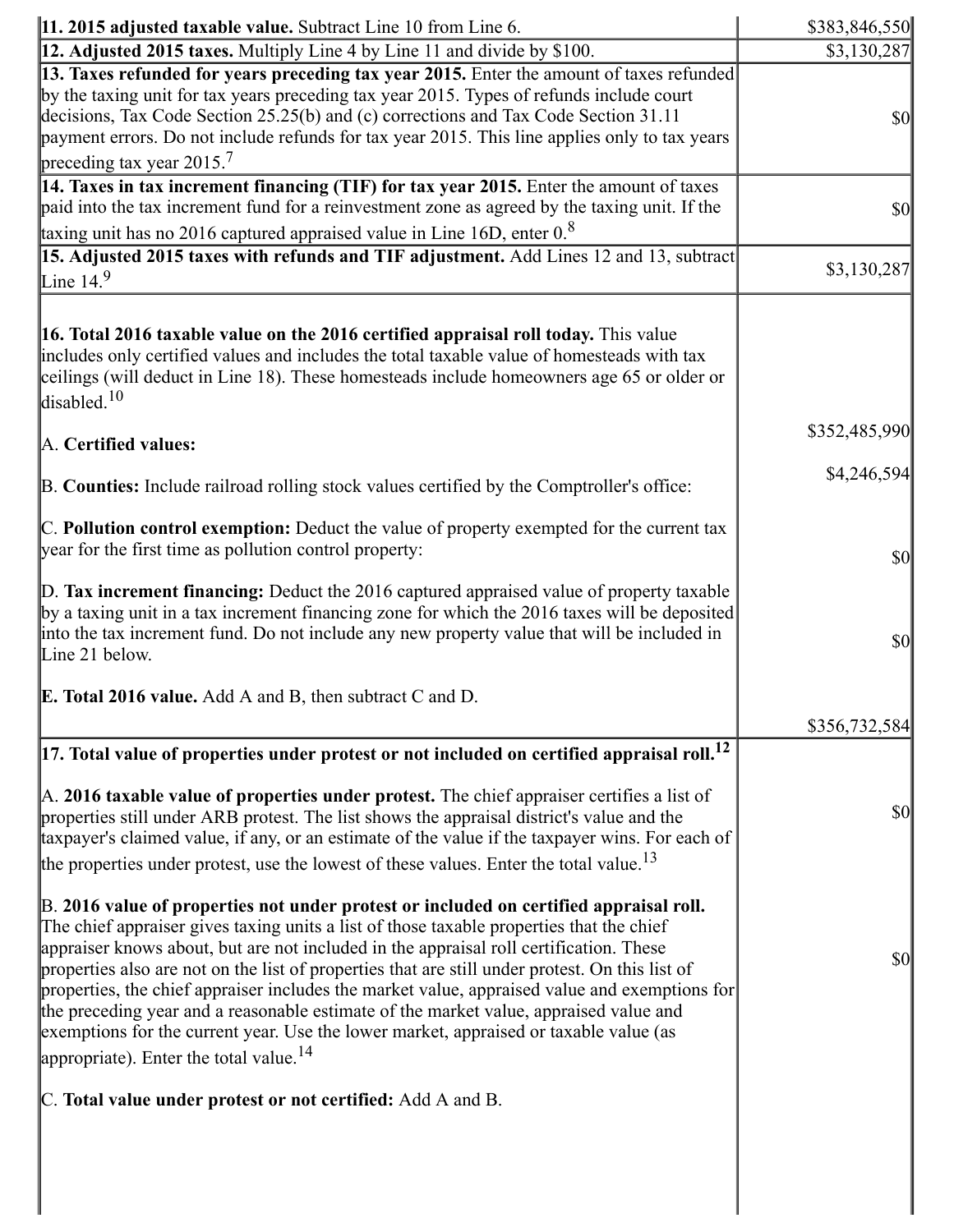|                                                                                                                                                                                                                                                                                                                                                                                                                                                                                                                                                                                                                                              | <b>\$0</b>                          |
|----------------------------------------------------------------------------------------------------------------------------------------------------------------------------------------------------------------------------------------------------------------------------------------------------------------------------------------------------------------------------------------------------------------------------------------------------------------------------------------------------------------------------------------------------------------------------------------------------------------------------------------------|-------------------------------------|
| <b>18. 2016 tax ceilings.</b> Counties, cities and junior colleges enter 2016 total taxable value of<br>homesteads with tax ceilings. These include the homesteads of homeowners age 65 or older<br>or disabled. Other taxing units enter 0. If your taxing units adopted the tax ceiling provision<br>$\parallel$ in 2015 or a prior year for homeowners age 65 or older or disabled, use this step. <sup>15</sup>                                                                                                                                                                                                                          | $\vert \mathbf{S} \mathbf{O} \vert$ |
| 19. 2016 total taxable value. Add Lines 16E and 17C. Subtract Line 18.                                                                                                                                                                                                                                                                                                                                                                                                                                                                                                                                                                       | \$356,732,584                       |
| 20. Total 2016 taxable value of properties in territory annexed after Jan. 1, 2015.<br>Include both real and personal property. Enter the 2016 value of property in territory<br>$\vert$ annexed. <sup>16</sup>                                                                                                                                                                                                                                                                                                                                                                                                                              | $\vert \mathbf{S} \mathbf{O} \vert$ |
| 21. Total 2016 taxable value of new improvements and new personal property located<br>in new improvements. New means the item was not on the appraisal roll in 2015. An<br>improvement is a building, structure, fixture or fence erected on or affixed to land. New<br>additions to existing improvements may be included if the appraised value can be<br>determined. New personal property in a new improvement must have been brought into the<br>taxing unit after Jan. 1, 2015, and be located in a new improvement. New improvements do<br>include property on which a tax abatement agreement has expired for $2016$ . <sup>17</sup> | \$5,591,030                         |
| 22. Total adjustments to the 2016 taxable value. Add Lines 20 and 21.                                                                                                                                                                                                                                                                                                                                                                                                                                                                                                                                                                        | \$5,591,030                         |
| 23. 2016 adjusted taxable value. Subtract Line 22 from Line 19.                                                                                                                                                                                                                                                                                                                                                                                                                                                                                                                                                                              | \$351,141,554                       |
| 24. 2016 effective tax rate. Divide Line 15 by Line 23 and multiply by $$100.18$                                                                                                                                                                                                                                                                                                                                                                                                                                                                                                                                                             | \$0.891460/\$100                    |
| <b>25. COUNTIES ONLY.</b> Add together the effective tax rates for each type of tax the county<br>levies. The total is the 2016 county effective tax rate. <sup>19</sup>                                                                                                                                                                                                                                                                                                                                                                                                                                                                     | \$0.891460/\$100                    |
| A county, city or hospital district that adopted the additional sales tax in November 2015 or in May 2016 must adjust<br>its effective tax rate. The Additional Sales Tax Rate Worksheet sets out this adjustment. Do not forget to complete<br>the Additional Sales Tax Rate Worksheet if the taxing unit adopted the additional sales tax on these dates.<br><sup>1</sup> Tex. Tax Code Section $26.012(14)$                                                                                                                                                                                                                               |                                     |

<sup>2</sup>Tex. Tax Code Section  $26.012(14)$ 

 $3$ Tex. Tax Code Section 26.012(13)

<sup>4</sup>Tex. Tax Code Section 26.012(15)  $5$ Tex. Tax Code Section 26.012(15)

 $6$ Tex. Tax Code Section 26.012(15)

 $7$ Tex. Tax Code Section 26.012(13)

 ${}^{8}$ Tex. Tax Code Section 26.03(c)

 $9$ Tex. Tax Code Section 26.012(13)

 $10$ Tex. Tax Code Section 26.012(15)

<sup>11</sup>Tex. Tax Code Section  $26.03(c)$ 

 $12$ Tex. Tax Code Section 26.01(c)

<sup>13</sup>Tex. Tax Code Section 26.04 and 26.041

<sup>14</sup>Tex. Tax Code Section 26.04 and 26.041

<sup>15</sup>Tex. Tax Code Section  $26.012(6)$ 

 $16$ Tex. Tax Code Section 26.012(17)

<sup>17</sup>Tex. Tax Code Section  $26.012(17)$ 

<sup>18</sup>Tex. Tax Code Section  $26.04(c)$ 

<sup>19</sup>Tex. Tax Code Section 26.04(d)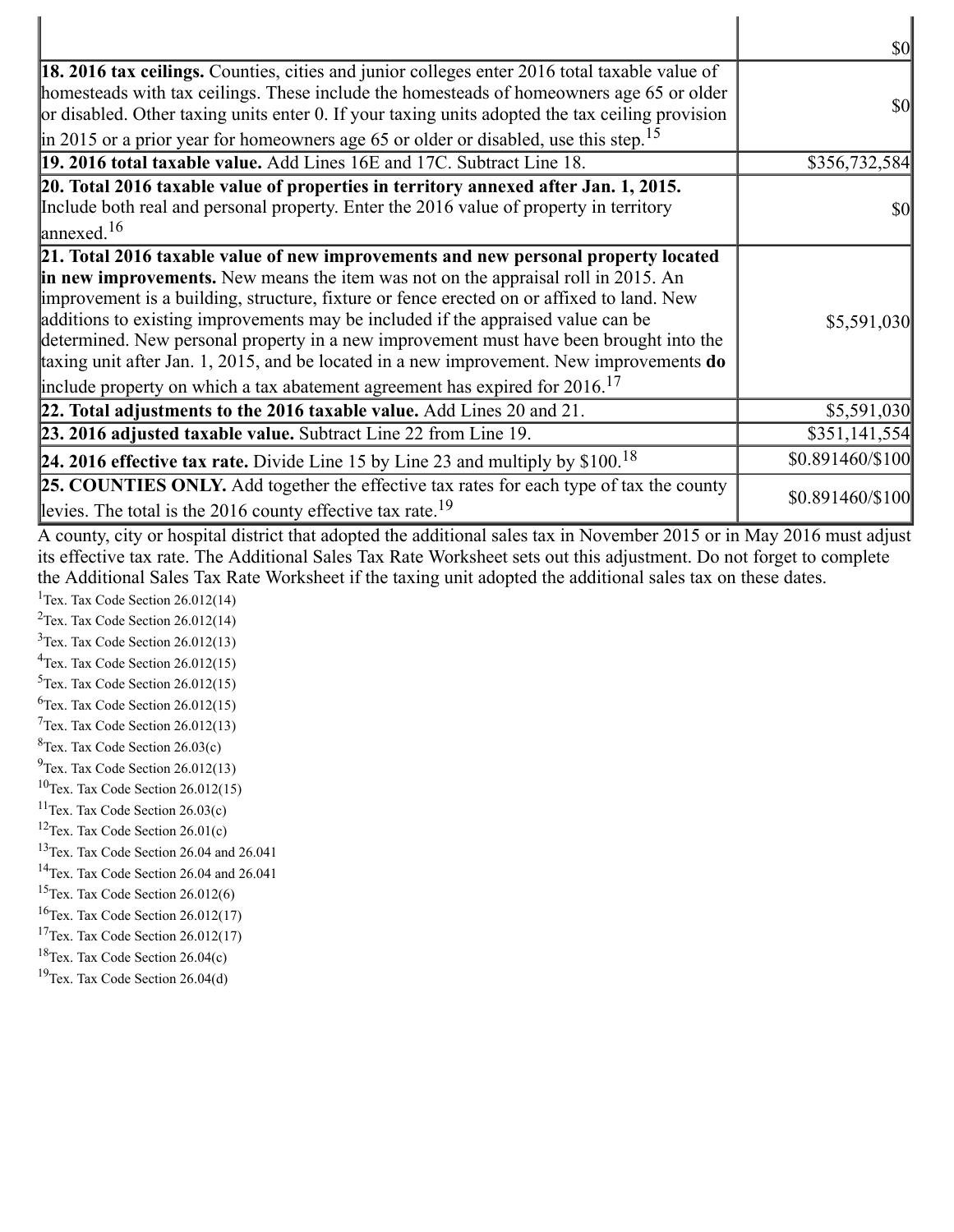## **2016 Rollback Tax Rate Worksheet General Fund FISHER COUNTY**

Date: 07/26/2019

| 26. 2015 maintenance and operations (M&O) tax rate.                                                                                                                                                                                                                                                                                                                                                                                                                                                                                                                         | $$0.637011/\$100$ |
|-----------------------------------------------------------------------------------------------------------------------------------------------------------------------------------------------------------------------------------------------------------------------------------------------------------------------------------------------------------------------------------------------------------------------------------------------------------------------------------------------------------------------------------------------------------------------------|-------------------|
| 27. 2015 adjusted taxable value. Enter the amount from Line 11.                                                                                                                                                                                                                                                                                                                                                                                                                                                                                                             | \$383,846,550     |
| 28. 2015 M&O taxes.                                                                                                                                                                                                                                                                                                                                                                                                                                                                                                                                                         |                   |
|                                                                                                                                                                                                                                                                                                                                                                                                                                                                                                                                                                             |                   |
| A. Multiply Line 26 by Line 27 and divide by \$100.                                                                                                                                                                                                                                                                                                                                                                                                                                                                                                                         | \$2,445,144       |
|                                                                                                                                                                                                                                                                                                                                                                                                                                                                                                                                                                             |                   |
| B. Cities, counties and hospital districts with additional sales tax: Amount of additional<br>sales tax collected and spent on M&O expenses in 2015. Enter amount from full year's sales<br>tax revenue spent for M&O in 2015 fiscal year, if any. Other taxing units enter 0. Counties<br>exclude any amount that was spent for economic development grants from the amount of<br>sales tax spent.                                                                                                                                                                         | $\frac{1}{2}$     |
|                                                                                                                                                                                                                                                                                                                                                                                                                                                                                                                                                                             |                   |
| C. Counties: Enter the amount for the state criminal justice mandate. If second or later year,<br>the amount is for increased cost above last year's amount. Other taxing units enter 0.                                                                                                                                                                                                                                                                                                                                                                                    | $\frac{1}{2}$     |
| D. Transferring function: If discontinuing all of a department, function or activity and                                                                                                                                                                                                                                                                                                                                                                                                                                                                                    |                   |
| transferring it to another taxing unit by written contract, enter the amount spent by the taxing<br>unit discontinuing the function in the 12 months preceding the month of this calculation. If<br>the taxing unit did not operate this function for this 12-month period, use the amount spent<br>in the last full fiscal year in which the taxing unit operated the function. The taxing unit<br>discontinuing the function will subtract this amount in H below. The taxing unit receiving<br>the function will add this amount in H below. Other taxing units enter 0. | $\frac{1}{2}$     |
| E. Taxes refunded for years preceding tax year 2015: Enter the amount of M&O taxes                                                                                                                                                                                                                                                                                                                                                                                                                                                                                          |                   |
| refunded in the preceding year for taxes before that year. Types of refunds include court<br>decisions, Section 25.25(b) and (c) corrections and Section 31.11 payment errors. Do not<br>include refunds for tax year 2015. This line applies only to tax years preceding tax year<br> 2015.                                                                                                                                                                                                                                                                                | $\frac{1}{2}$     |
| <b>F. Enhanced indigent health care expenditures:</b> Enter the increased amount for the current                                                                                                                                                                                                                                                                                                                                                                                                                                                                            |                   |
| year's enhanced indigent health care expenditures above the preceding tax year's enhanced<br>indigent health care expenditures, less any state assistance.                                                                                                                                                                                                                                                                                                                                                                                                                  | \$250             |
| G. Taxes in TIF: Enter the amount of taxes paid into the tax increment fund for a                                                                                                                                                                                                                                                                                                                                                                                                                                                                                           |                   |
| reinvestment zone as agreed by the taxing unit. If the taxing unit has no 2016 captured<br>appraised value in Line 16D, enter 0.                                                                                                                                                                                                                                                                                                                                                                                                                                            | <b>\$0</b>        |
|                                                                                                                                                                                                                                                                                                                                                                                                                                                                                                                                                                             |                   |
| $\mathbb H$ . Adjusted M&O Taxes. Add A, B, C, E and F. For taxing unit with D, subtract if<br>discontinuing function and add if receiving function. Subtract G.                                                                                                                                                                                                                                                                                                                                                                                                            | \$2,445,394       |
| 29. 2016 adjusted taxable value. Enter Line 23 from the Effective Tax Rate Worksheet.                                                                                                                                                                                                                                                                                                                                                                                                                                                                                       | \$351,141,554     |
| 30. 2016 effective maintenance and operations rate. Divide Line 28H by Line 29 and                                                                                                                                                                                                                                                                                                                                                                                                                                                                                          | $$0.696413\%100$  |
| multiply by $$100$ .                                                                                                                                                                                                                                                                                                                                                                                                                                                                                                                                                        |                   |
| 31. 2016 rollback maintenance and operation rate. Multiply Line 30 by 1.08.                                                                                                                                                                                                                                                                                                                                                                                                                                                                                                 | \$0.752126/\$100  |
| 32. Total 2016 debt to be paid with property taxes and additional sales tax revenue.<br>"Debt" means the interest and principal that will be paid on debts that:                                                                                                                                                                                                                                                                                                                                                                                                            |                   |
| $(1)$ are paid by property taxes,                                                                                                                                                                                                                                                                                                                                                                                                                                                                                                                                           |                   |
|                                                                                                                                                                                                                                                                                                                                                                                                                                                                                                                                                                             |                   |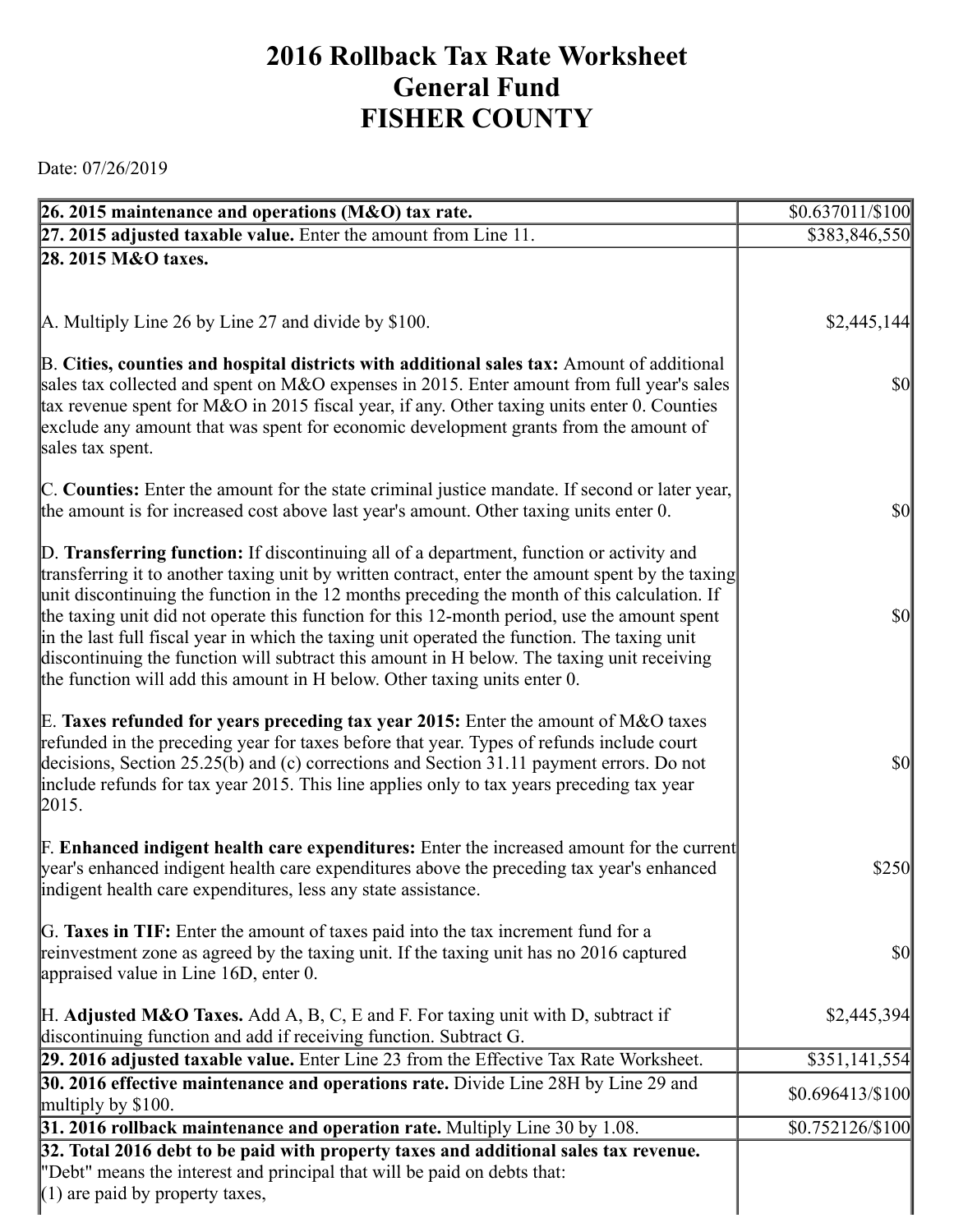| $(2)$ are secured by property taxes,<br>$(3)$ are scheduled for payment over a period longer than one year and<br>$(4)$ are not classified in the taxing unit's budget as M&O expenses                                                                                                                                                           |                  |
|--------------------------------------------------------------------------------------------------------------------------------------------------------------------------------------------------------------------------------------------------------------------------------------------------------------------------------------------------|------------------|
| A. Debt also includes contractual payments to other taxing units that have incurred debts on<br>behalf of this taxing unit, if those debts meet the four conditions above. Include only<br>amounts that will be paid from property tax revenue. Do not include appraisal district budget<br>payments. List the debt in Schedule B: Debt Service. | \$624,119        |
| B. Subtract <b>unencumbered fund amount</b> used to reduce total debt.                                                                                                                                                                                                                                                                           |                  |
| C. Subtract <b>amount paid</b> from other resources.                                                                                                                                                                                                                                                                                             | <b>\$0</b>       |
| D. Adjusted debt. Subtract B and C from A.                                                                                                                                                                                                                                                                                                       |                  |
|                                                                                                                                                                                                                                                                                                                                                  | <b>\$0</b>       |
|                                                                                                                                                                                                                                                                                                                                                  | \$624,119        |
| $33.$ Certified 2015 excess debt collections. Enter the amount certified by the collector.                                                                                                                                                                                                                                                       | \$0              |
| 34. Adjusted 2016 debt. Subtract Line 33 from Line 32D.                                                                                                                                                                                                                                                                                          | \$624,119        |
| 35. Certified 2016 anticipated collection rate. Enter the rate certified by the collector. If<br>the rate is 100 percent or greater, enter 100 percent.                                                                                                                                                                                          | 100.00%          |
| 36. 2016 debt adjusted for collections. Divide Line 34 by Line 35                                                                                                                                                                                                                                                                                | \$624,119        |
| <b>37. 2016 total taxable value.</b> Enter the amount on Line 19.                                                                                                                                                                                                                                                                                | \$356,732,584    |
| <b>38. 2016 debt tax rate.</b> Divide Line 36 by Line 37 and multiply by \$100.                                                                                                                                                                                                                                                                  | \$0.174954/\$100 |
| 39. 2016 rollback tax rate. Add Lines 31 and 38.                                                                                                                                                                                                                                                                                                 | \$0.927080/\$100 |
| 40. COUNTIES ONLY. Add together the rollback tax rates for each type of tax the county<br>levies. The total is the 2016 county rollback tax rate.                                                                                                                                                                                                | \$0.927080/\$100 |
| A taxing unit that adopted the additional sales tax must complete the lines for the Additional Sales Tay Rate A                                                                                                                                                                                                                                  |                  |

A taxing unit that adopted the additional sales tax must complete the lines for the Additional Sales Tax Rate. A taxing unit seeking additional rollback protection for pollution control expenses completes the Additional Rollback Protection for Pollution Control.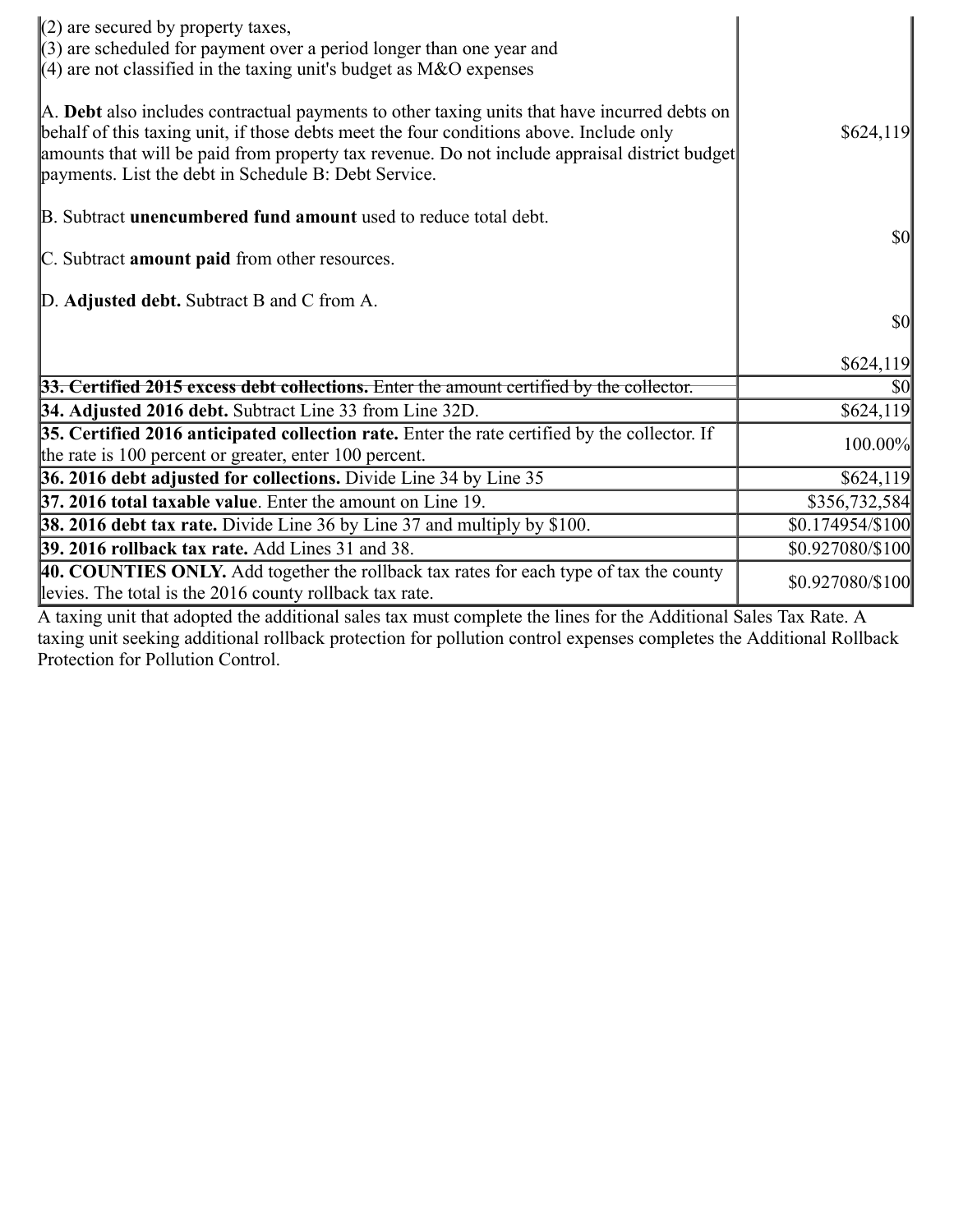## 7/26/2019 https://actweb.acttax.com/tnt/application/reports/1564149574665.html **2016 Effective Tax Rate Worksheet Special Road and Bridge Fund FISHER COUNTY**

Date: 07/26/2019

| 1. 2015 total taxable value. Enter the amount of 2015 taxable value on the 2015 tax roll<br>today. Include any adjustments since last year's certification; exclude Tax Code Section<br>$[25.25(d)$ one-third over-appraisal corrections from these adjustments. This total includes the                                                                                                                                                                 | \$385,251,230                       |
|----------------------------------------------------------------------------------------------------------------------------------------------------------------------------------------------------------------------------------------------------------------------------------------------------------------------------------------------------------------------------------------------------------------------------------------------------------|-------------------------------------|
| taxable value of homesteads with tax ceilings (will deduct in Line 2) and the captured value                                                                                                                                                                                                                                                                                                                                                             |                                     |
| for tax increment financing (will deduct taxes in Line 14). <sup>1</sup>                                                                                                                                                                                                                                                                                                                                                                                 |                                     |
| 2. 2015 tax ceilings. Counties, cities and junior college districts. Enter 2015 total taxable<br>value of homesteads with tax ceilings. These include the homesteads of homeowners age 65<br>or older or disabled. Other taxing units enter 0. If your taxing units adopted the tax ceiling                                                                                                                                                              | <b>\$0</b>                          |
| provision in 2015 or a prior year for homeowners age 65 or older or disabled, use this step. <sup>2</sup>                                                                                                                                                                                                                                                                                                                                                |                                     |
| 3. Preliminary 2015 adjusted taxable value. Subtract Line 2 from Line 1.                                                                                                                                                                                                                                                                                                                                                                                 | \$385,251,230                       |
| $ 4.2015$ total adopted tax rate.                                                                                                                                                                                                                                                                                                                                                                                                                        | \$0.000000/\$100                    |
| 5. 2015 taxable value lost because court appeals of ARB decisions reduced 2015<br>appraised value.                                                                                                                                                                                                                                                                                                                                                       | $\vert \mathbf{S} \mathbf{0} \vert$ |
| A. Original 2015 ARB Values:                                                                                                                                                                                                                                                                                                                                                                                                                             |                                     |
| B. 2015 values resulting from final court decisions:                                                                                                                                                                                                                                                                                                                                                                                                     | $\vert \mathbf{S} \mathbf{0} \vert$ |
| C. 2015 value loss. Subtract B from $A3$                                                                                                                                                                                                                                                                                                                                                                                                                 | $\vert \mathbf{S} \mathbf{O} \vert$ |
| <b>6. 2015 taxable value, adjusted for court-ordered reductions.</b> Add Line 3 and Line 5C.                                                                                                                                                                                                                                                                                                                                                             | \$385,251,230                       |
| 7. 2015 taxable value of property in territory the taxing unit deannexed after Jan. 1,                                                                                                                                                                                                                                                                                                                                                                   | $\vert \mathbf{S} \mathbf{0} \vert$ |
| 2015. Enter the 2015 value of property in deannexed territory. <sup>4</sup>                                                                                                                                                                                                                                                                                                                                                                              |                                     |
| 8. 2015 taxable value lost because property first qualified for an exemption in 2016.<br>Note that lowering the amount or percentage of an existing exemption does not create a new<br>exemption or reduce taxable value. If the taxing unit increased an original exemption, use<br>the difference between the original exempted amount and the increased exempted amount.<br>Do not include value lost due to freeport or goods-in-transit exemptions. |                                     |
| A. Absolute exemptions. Use 2015 market value:                                                                                                                                                                                                                                                                                                                                                                                                           | \$767,560                           |
| $\mathbb B$ . Partial exemptions. 2016 exemption amount or 2016 percentage exemption times 2015<br>value:                                                                                                                                                                                                                                                                                                                                                | \$637,120                           |
| C. Value loss. Add A and $B^5$ .                                                                                                                                                                                                                                                                                                                                                                                                                         | \$1,404,680                         |
| 9. 2015 taxable value lost because property first qualified for agricultural appraisal (1-<br>d or 1-d-1), timber appraisal, recreational/scenic appraisal or public access airport<br>special appraisal in 2016. Use only properties that qualified in 2016 for the first time; do<br>not use properties that qualified in 2015.                                                                                                                        |                                     |
| $\mathbb{A}$ . 2015 market value:                                                                                                                                                                                                                                                                                                                                                                                                                        | $\vert \mathbf{S} \mathbf{O} \vert$ |
| B. 2016 productivity or special appraised value:                                                                                                                                                                                                                                                                                                                                                                                                         | $\vert \mathbf{S} \mathbf{O} \vert$ |
| C. Value loss. Subtract B from $A6$                                                                                                                                                                                                                                                                                                                                                                                                                      | <b>\$0</b>                          |
| 10. Total adjustments for lost value. Add lines 7, 8C and 9C.                                                                                                                                                                                                                                                                                                                                                                                            | \$1,404,680                         |
| 11. 2015 adjusted taxable value. Subtract Line 10 from Line 6.                                                                                                                                                                                                                                                                                                                                                                                           | \$383,846,550                       |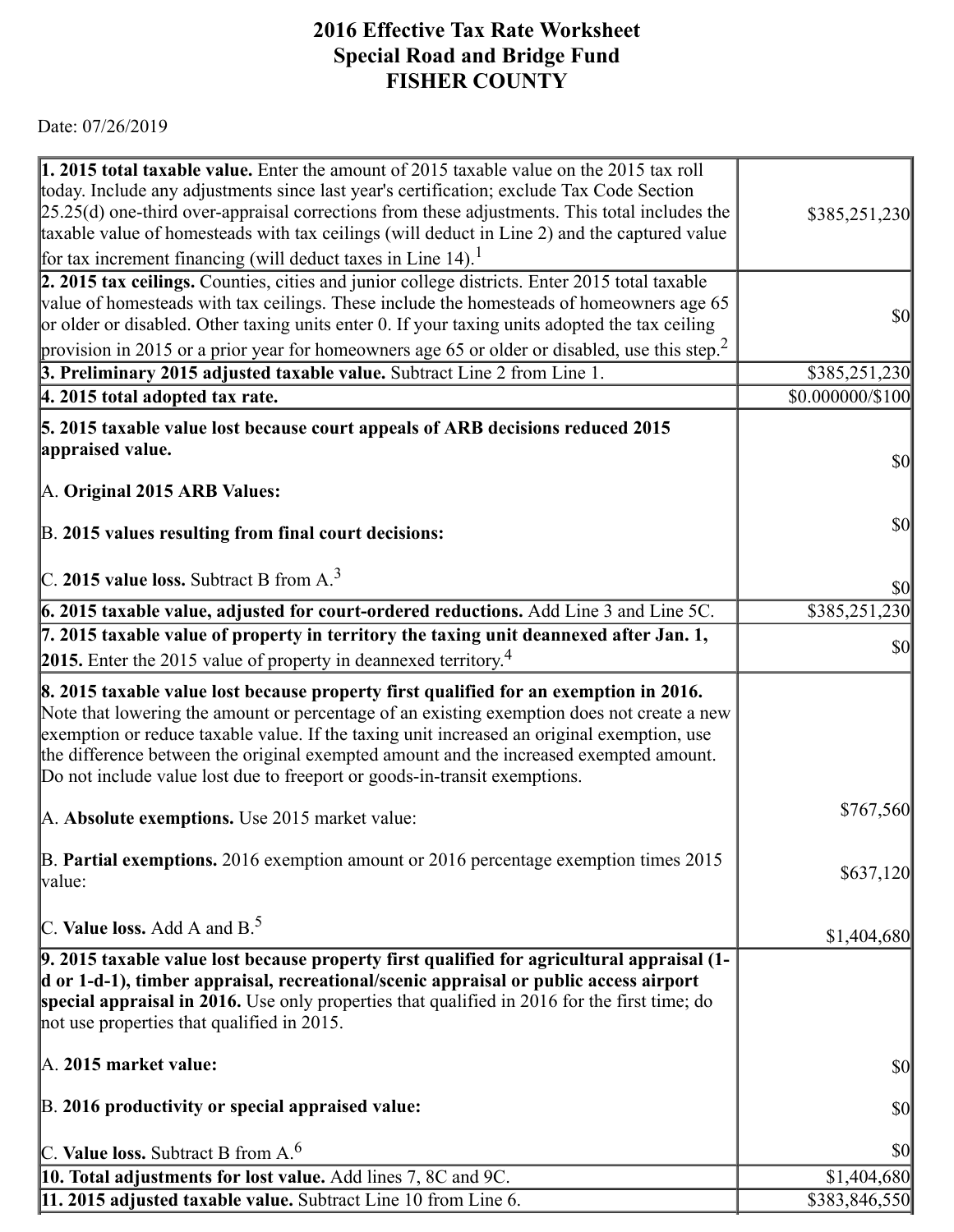| <b>12. Adjusted 2015 taxes.</b> Multiply Line 4 by Line 11 and divide by \$100.                                                                                                                                                                                                                                                                                                                                                                                                                                                                                                                                                                                                                                          | <b>\$0</b>    |
|--------------------------------------------------------------------------------------------------------------------------------------------------------------------------------------------------------------------------------------------------------------------------------------------------------------------------------------------------------------------------------------------------------------------------------------------------------------------------------------------------------------------------------------------------------------------------------------------------------------------------------------------------------------------------------------------------------------------------|---------------|
| [13. Taxes refunded for years preceding tax year 2015. Enter the amount of taxes refunded]<br>by the taxing unit for tax years preceding tax year 2015. Types of refunds include court<br>decisions, Tax Code Section 25.25(b) and (c) corrections and Tax Code Section 31.11<br>payment errors. Do not include refunds for tax year 2015. This line applies only to tax years                                                                                                                                                                                                                                                                                                                                           | \$0           |
| preceding tax year 2015.                                                                                                                                                                                                                                                                                                                                                                                                                                                                                                                                                                                                                                                                                                 |               |
| 14. Taxes in tax increment financing (TIF) for tax year 2015. Enter the amount of taxes<br>paid into the tax increment fund for a reinvestment zone as agreed by the taxing unit. If the                                                                                                                                                                                                                                                                                                                                                                                                                                                                                                                                 | \$0           |
| taxing unit has no 2016 captured appraised value in Line 16D, enter $0.8$                                                                                                                                                                                                                                                                                                                                                                                                                                                                                                                                                                                                                                                |               |
| 15. Adjusted 2015 taxes with refunds and TIF adjustment. Add Lines 12 and 13, subtract<br>Line $14.9$                                                                                                                                                                                                                                                                                                                                                                                                                                                                                                                                                                                                                    | \$0           |
| <b>16. Total 2016 taxable value on the 2016 certified appraisal roll today.</b> This value<br>includes only certified values and includes the total taxable value of homesteads with tax<br>ceilings (will deduct in Line 18). These homesteads include homeowners age 65 or older or<br>disabled. $10$                                                                                                                                                                                                                                                                                                                                                                                                                  |               |
| A. Certified values:                                                                                                                                                                                                                                                                                                                                                                                                                                                                                                                                                                                                                                                                                                     | \$352,485,990 |
| B. Counties: Include railroad rolling stock values certified by the Comptroller's office:                                                                                                                                                                                                                                                                                                                                                                                                                                                                                                                                                                                                                                | \$4,246,594   |
| C. Pollution control exemption: Deduct the value of property exempted for the current tax<br>year for the first time as pollution control property:                                                                                                                                                                                                                                                                                                                                                                                                                                                                                                                                                                      | $ 10\rangle$  |
| $\mathbb{D}$ . Tax increment financing: Deduct the 2016 captured appraised value of property taxable<br>by a taxing unit in a tax increment financing zone for which the 2016 taxes will be deposited<br>into the tax increment fund. Do not include any new property value that will be included in<br>Line 21 below. $11$                                                                                                                                                                                                                                                                                                                                                                                              | \$0           |
| E. Total 2016 value. Add A and B, then subtract C and D.                                                                                                                                                                                                                                                                                                                                                                                                                                                                                                                                                                                                                                                                 | \$356,732,584 |
|                                                                                                                                                                                                                                                                                                                                                                                                                                                                                                                                                                                                                                                                                                                          |               |
| $\vert$ 17. Total value of properties under protest or not included on certified appraisal roll. <sup>12</sup>                                                                                                                                                                                                                                                                                                                                                                                                                                                                                                                                                                                                           | \$0           |
| $\mathbb A$ . 2016 taxable value of properties under protest. The chief appraiser certifies a list of<br>properties still under ARB protest. The list shows the appraisal district's value and the<br>taxpayer's claimed value, if any, or an estimate of the value if the taxpayer wins. For each of<br>the properties under protest, use the lowest of these values. Enter the total value. <sup>13</sup>                                                                                                                                                                                                                                                                                                              |               |
| B. 2016 value of properties not under protest or included on certified appraisal roll.<br>The chief appraiser gives taxing units a list of those taxable properties that the chief<br>appraiser knows about, but are not included in the appraisal roll certification. These<br>properties also are not on the list of properties that are still under protest. On this list of<br>properties, the chief appraiser includes the market value, appraised value and exemptions for<br>the preceding year and a reasonable estimate of the market value, appraised value and<br>exemptions for the current year. Use the lower market, appraised or taxable value (as<br>appropriate). Enter the total value. <sup>14</sup> | \$0           |
| C. Total value under protest or not certified. Add A and B.                                                                                                                                                                                                                                                                                                                                                                                                                                                                                                                                                                                                                                                              |               |
|                                                                                                                                                                                                                                                                                                                                                                                                                                                                                                                                                                                                                                                                                                                          | $\frac{1}{2}$ |

https://activities/int/application/reports/15641495746657466574665.html 7/1004149574665.html 7/1004149574665.h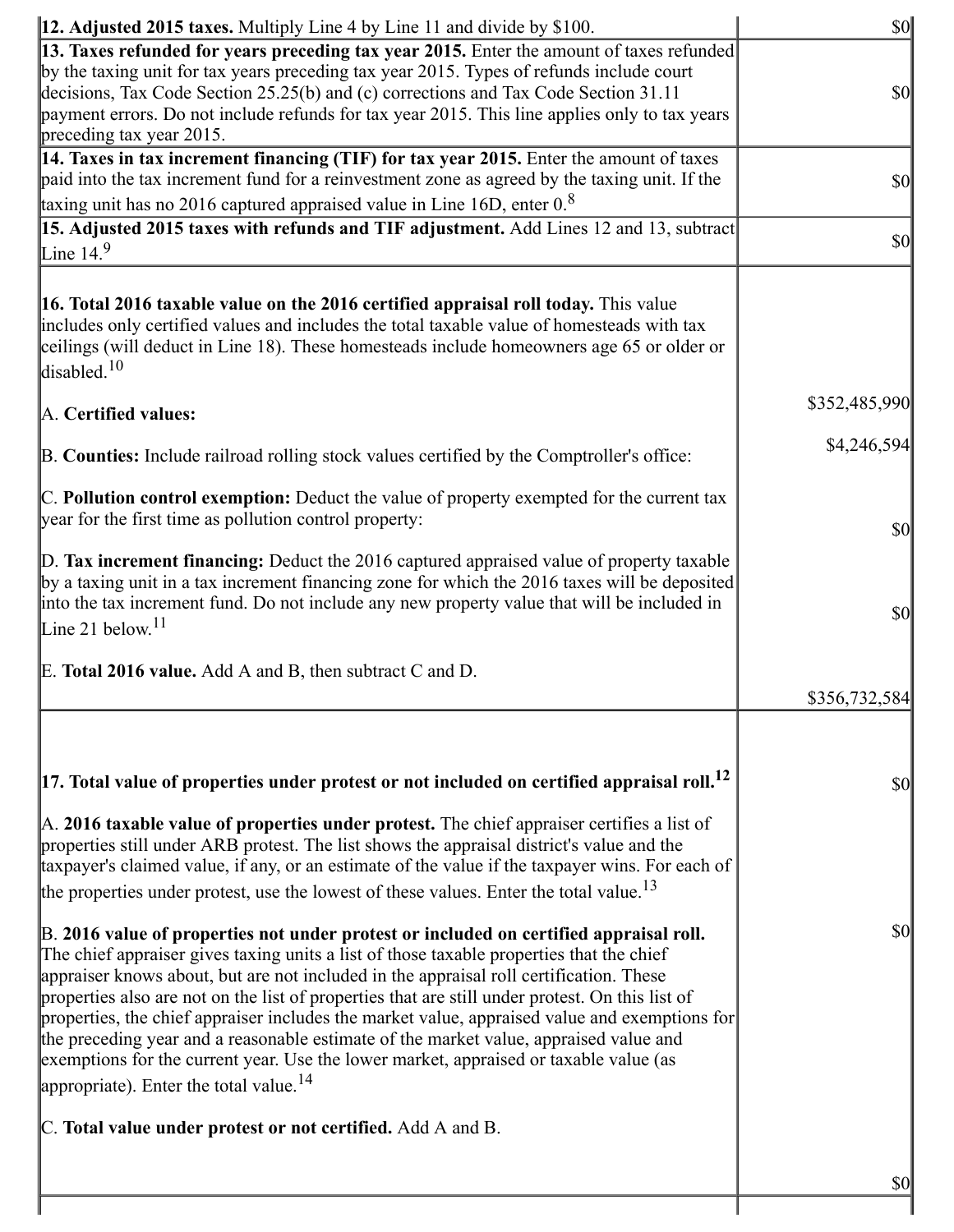| <b>18. 2016 tax ceilings.</b> Counties, cities and junior colleges enter 2016 total taxable value of<br>homesteads with tax ceilings. These include the homesteads of homeowners age 65 or older<br>or disabled. Other taxing units enter 0. If your taxing units adopted the tax ceiling provision                                                                                                                                                                                                                                                                                                                                                 | $\frac{1}{2}$    |
|-----------------------------------------------------------------------------------------------------------------------------------------------------------------------------------------------------------------------------------------------------------------------------------------------------------------------------------------------------------------------------------------------------------------------------------------------------------------------------------------------------------------------------------------------------------------------------------------------------------------------------------------------------|------------------|
| in 2015 or a prior year for homeowners age 65 or older or disabled, use this step. <sup>15</sup>                                                                                                                                                                                                                                                                                                                                                                                                                                                                                                                                                    |                  |
| 19. 2016 total taxable value. Add Lines 16E and 17C. Subtract Line 18.                                                                                                                                                                                                                                                                                                                                                                                                                                                                                                                                                                              | \$356,732,584    |
| 20. Total 2016 taxable value of properties in territory annexed after Jan. 1, 2015.                                                                                                                                                                                                                                                                                                                                                                                                                                                                                                                                                                 |                  |
| Include both real and personal property. Enter the 2016 value of property in territory                                                                                                                                                                                                                                                                                                                                                                                                                                                                                                                                                              | \$0              |
| $\ell$ annexed. <sup>16</sup>                                                                                                                                                                                                                                                                                                                                                                                                                                                                                                                                                                                                                       |                  |
| 21. Total 2016 taxable value of new improvements and new personal property located<br><b>in new improvements.</b> New means the item was not on the appraisal roll in 2015. An<br>improvement is a building, structure, fixture or fence erected on or affixed to land. New<br>additions to existing improvements may be included if the appraised value can be<br>determined. New personal property in a new improvement must have been brought into the<br>taxing unit after Jan. 1, 2015, and be located in a new improvement. New improvements do<br>include property on which a tax abatement agreement has expired for $2016$ . <sup>17</sup> | \$5,591,030      |
| 22. Total adjustments to the 2016 taxable value. Add Lines 20 and 21.                                                                                                                                                                                                                                                                                                                                                                                                                                                                                                                                                                               | \$5,591,030      |
| 23. 2016 adjusted taxable value. Subtract Line 22 from Line 19.                                                                                                                                                                                                                                                                                                                                                                                                                                                                                                                                                                                     | \$351,141,554    |
| <b>24. 2016 effective tax rate.</b> Divide Line 15 by Line 23 and multiply by $$100$ . <sup>18</sup>                                                                                                                                                                                                                                                                                                                                                                                                                                                                                                                                                | \$0.000000/\$100 |
| <b>25. COUNTIES ONLY.</b> Add together the effective tax rates for each type of tax the county<br>levies. The total is the 2016 county effective tax rate. <sup>19</sup>                                                                                                                                                                                                                                                                                                                                                                                                                                                                            | \$0.891460/\$100 |

A county, city or hospital district that adopted the additional sales tax in November 2015 or in May 2016 must adjust its effective tax rate. The Additional Sales Tax Rate Worksheet sets out this adjustment. Do not forget to complete the Additional Sales Tax Rate Worksheet if the taxing unit adopted the additional sales tax on these dates.

<sup>1</sup>Tex. Tax Code Section 26.012(14)

<sup>2</sup>Tex. Tax Code Section 26.012(14)

 $3$ Tex. Tax Code Section 26.012(13)  $4$ Tex. Tax Code Section 26.012(15)

 $5$ Tex. Tax Code Section 26.012(15)

 ${}^{6}$ Tex. Tax Code Section 26.012(15)

 $7$ Tex. Tax Code Section 26.012(13)

 ${}^{8}$ Tex. Tax Code Section 26.03(c)

 $^{9}$ Tex. Tax Code Section 26.012(13)

 $10$ Tex. Tax Code Section 26.012(15)

<sup>11</sup>Tex. Tax Code Section  $26.03(c)$ 

<sup>12</sup>Tex. Tax Code Section  $26.01(c)$ 

<sup>13</sup>Tex. Tax Code Section 26.04 and 26.041

<sup>14</sup>Tex. Tax Code Section 26.04 and 26.041

<sup>15</sup>Tex. Tax Code Section  $26.012(6)$ 

 $16$ Tex. Tax Code Section 26.012(17)

<sup>17</sup>Tex. Tax Code Section  $26.012(17)$ 

<sup>18</sup>Tex. Tax Code Section  $26.04(c)$ 

 $19$ Tex. Tax Code Section 26.04(d)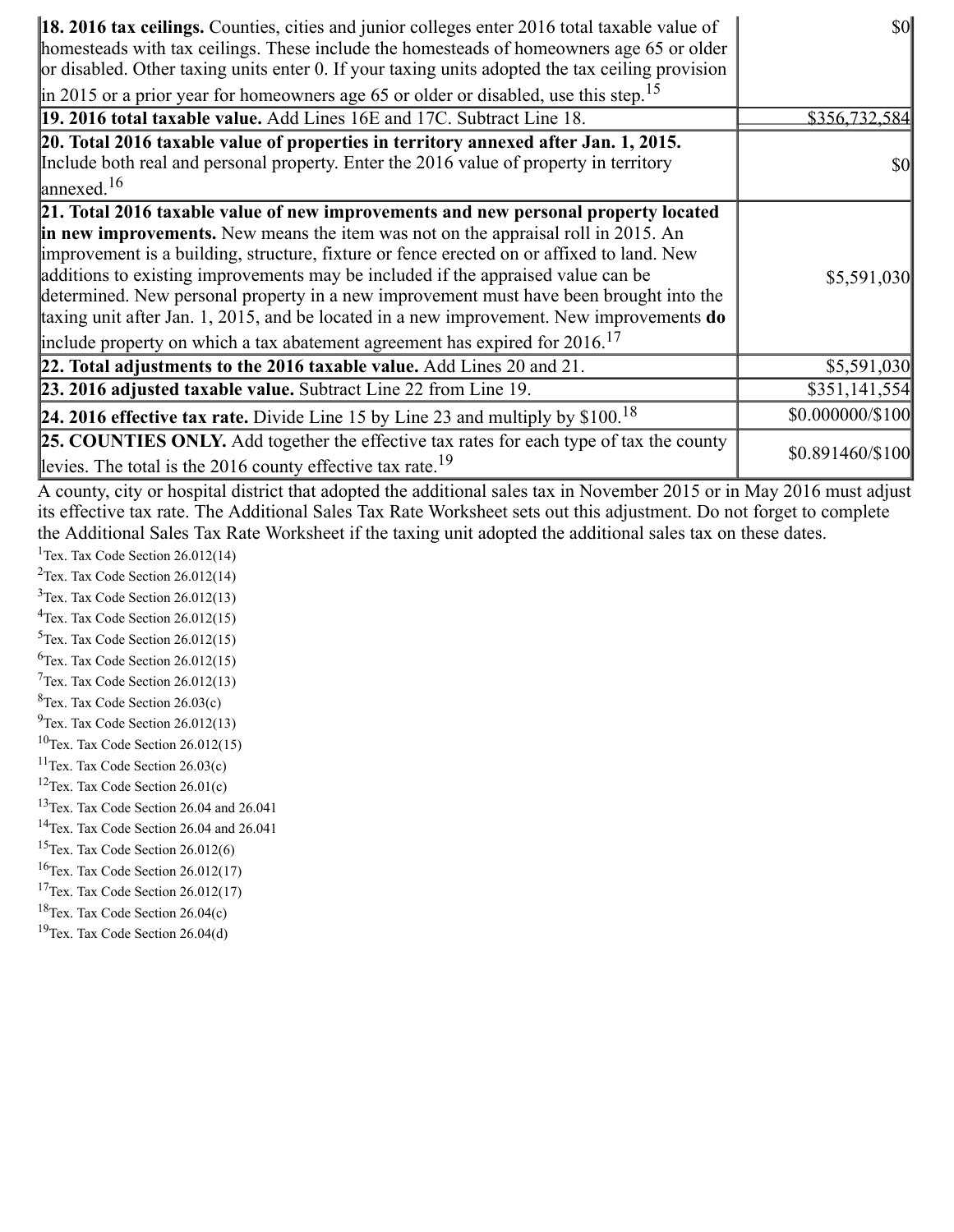## **2016 Rollback Tax Rate Worksheet Special Road and Bridge Fund FISHER COUNTY**

Date: 07/26/2019

| 26. 2015 maintenance and operations (M&O) tax rate.                                                                                                                                 | \$0.000000/\$100                    |
|-------------------------------------------------------------------------------------------------------------------------------------------------------------------------------------|-------------------------------------|
| $\left 27, 2015\right $ adjusted taxable value. Enter the amount from Line 11.                                                                                                      | \$383,846,550                       |
| 28. 2015 M&O taxes.                                                                                                                                                                 |                                     |
|                                                                                                                                                                                     |                                     |
| A. Multiply Line 26 by Line 27 and divide by \$100.                                                                                                                                 | <b>\$0</b>                          |
|                                                                                                                                                                                     |                                     |
| B. Cities, counties and hospital districts with additional sales tax: Amount of additional                                                                                          |                                     |
| sales tax collected and spent on M&O expenses in 2015. Enter amount from full year's sales                                                                                          | $\vert \mathbf{S} \mathbf{0} \vert$ |
| tax revenue spent for M&O in 2015 fiscal year, if any. Other taxing units enter 0. Counties<br>exclude any amount that was spent for economic development grants from the amount of |                                     |
| sales tax spent.                                                                                                                                                                    |                                     |
|                                                                                                                                                                                     |                                     |
| C. Counties: Enter the amount for the state criminal justice mandate. If second or later year,                                                                                      |                                     |
| the amount is for increased cost above last year's amount. Other taxing units enter 0.                                                                                              | <b>\$0</b>                          |
| D. Transferring function: If discontinuing all of a department, function or activity and                                                                                            |                                     |
| transferring it to another taxing unit by written contract, enter the amount spent by the taxing                                                                                    |                                     |
| unit discontinuing the function in the 12 months preceding the month of this calculation. If                                                                                        |                                     |
| the taxing unit did not operate this function for this 12-month period, use the amount spent                                                                                        | $\vert \mathbf{S} \mathbf{0} \vert$ |
| in the last full fiscal year in which the taxing unit operated the function. The taxing unit                                                                                        |                                     |
| discontinuing the function will subtract this amount in H below. The taxing unit receiving<br>the function will add this amount in H below. Other taxing units enter 0.             |                                     |
|                                                                                                                                                                                     |                                     |
| E. Taxes refunded for years preceding tax year 2015: Enter the amount of M&O taxes                                                                                                  |                                     |
| refunded in the preceding year for taxes before that year. Types of refunds include court                                                                                           |                                     |
| decisions, Tax Code Section 25.25(b) and (c) corrections and Tax Code Section 31.11                                                                                                 | $\vert \mathbf{S} \mathbf{0} \vert$ |
| payment errors. Do not include refunds for tax year 2015. This line applies only to tax years<br>preceding tax year 2015.                                                           |                                     |
|                                                                                                                                                                                     |                                     |
| <b>F. Enhanced indigent health care expenditures:</b> Enter the increased amount for the current                                                                                    |                                     |
| year's enhanced indigent health care expenditures above the preceding tax year's enhanced                                                                                           | $\vert \$\text{0}\vert$             |
| indigent health care expenditures, less any state assistance.                                                                                                                       |                                     |
| G. Taxes in TIF: Enter the amount of taxes paid into the tax increment fund for a                                                                                                   |                                     |
| reinvestment zone as agreed by the taxing unit. If the taxing unit has no 2016 captured                                                                                             | $\vert \mathbf{S} \mathbf{O} \vert$ |
| appraised value in Line 16D, enter 0.                                                                                                                                               |                                     |
| $\mathbb H$ . Adjusted M&O Taxes. Add A, B, C, E and F. For taxing unit with D, subtract if                                                                                         | \$0                                 |
| discontinuing function and add if receiving function. Subtract G.                                                                                                                   |                                     |
| 29. 2016 adjusted taxable value. Enter Line 23 from the Effective Tax Rate Worksheet.                                                                                               | \$351,141,554                       |
| <b>30. 2016 effective maintenance and operations rate.</b> Divide Line 28H by Line 29 and                                                                                           | \$0.000000/\$100                    |
| multiply by $$100$ .                                                                                                                                                                |                                     |
| 31. 2016 rollback maintenance and operation rate. Multiply Line 30 by 1.08.                                                                                                         | $$0.000000 \times 100$              |
| 32. Total 2016 debt to be paid with property taxes and additional sales tax revenue.<br>"Debt" means the interest and principal that will be paid on debts that:                    |                                     |
| $(1)$ are paid by property taxes,                                                                                                                                                   |                                     |
|                                                                                                                                                                                     |                                     |